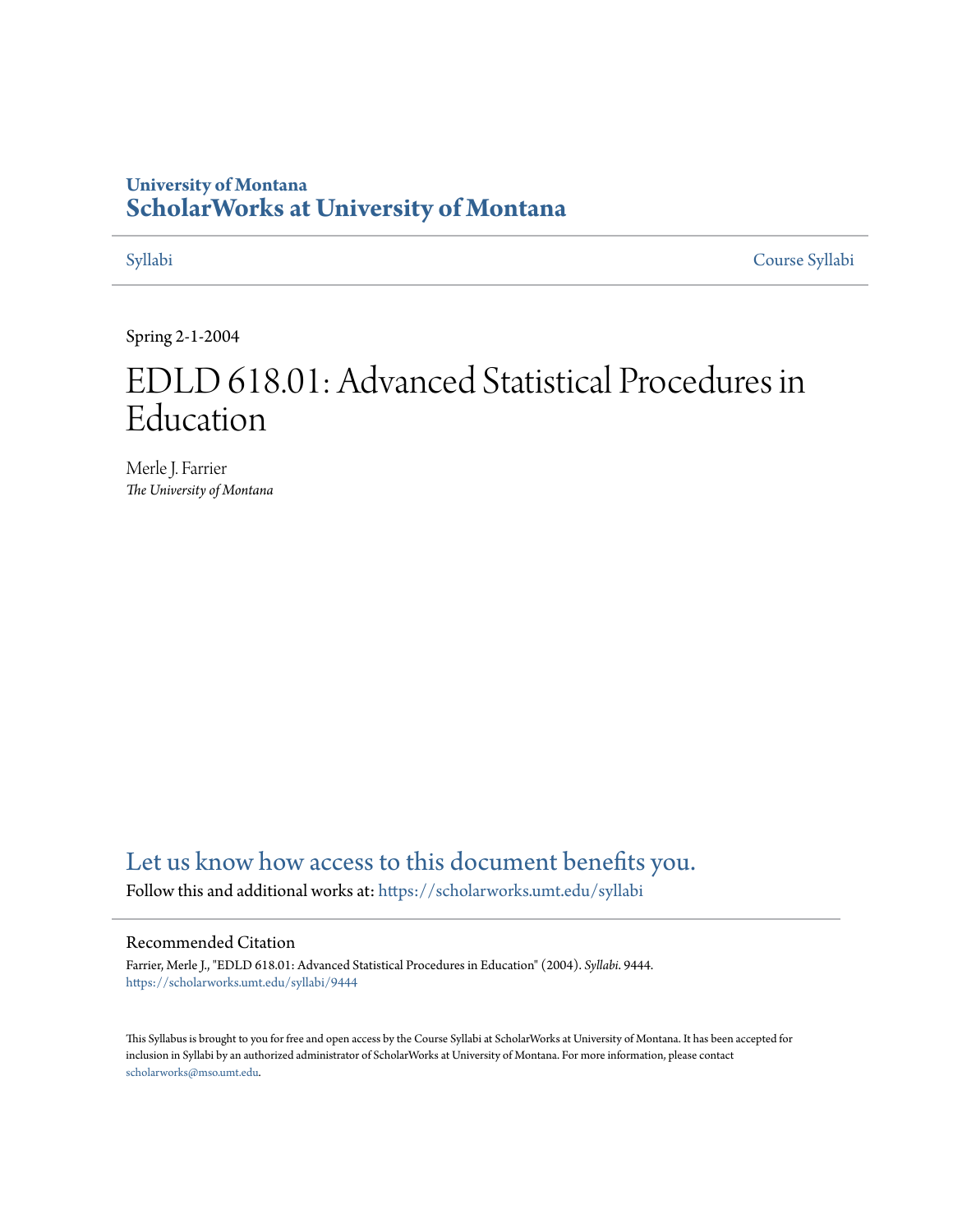# **THE UNIVERSITY OF MONTANA**

# **SCHOOL OF EDUCATION**

**Department of Educational Leadership and Counseling**

### **EDLD 618**

### **ADVANCED STATISTICAL PROCEDURES IN EDUCATION**

**Three Credits**

### **Spring Semester, 2004**

**Class Location: Ed 315** 4:01 p.m. – 7:00 p.m.

**Instructor: Merle J. Farrier UM Phone: 243-5623 Home: 741-3970 Fax: 243-2916**

**e-mail[:](mailto:merle.farrier@mso.umt.edu) [merle.farrier@mso.umt.edu](mailto:merle.farrier@mso.umt.edu)**

> **Office Hours Thursday -Friday By Appointment**

**EDLD 618: ADVANCED STATISTICAL PROCEDURES IN EDUCATION**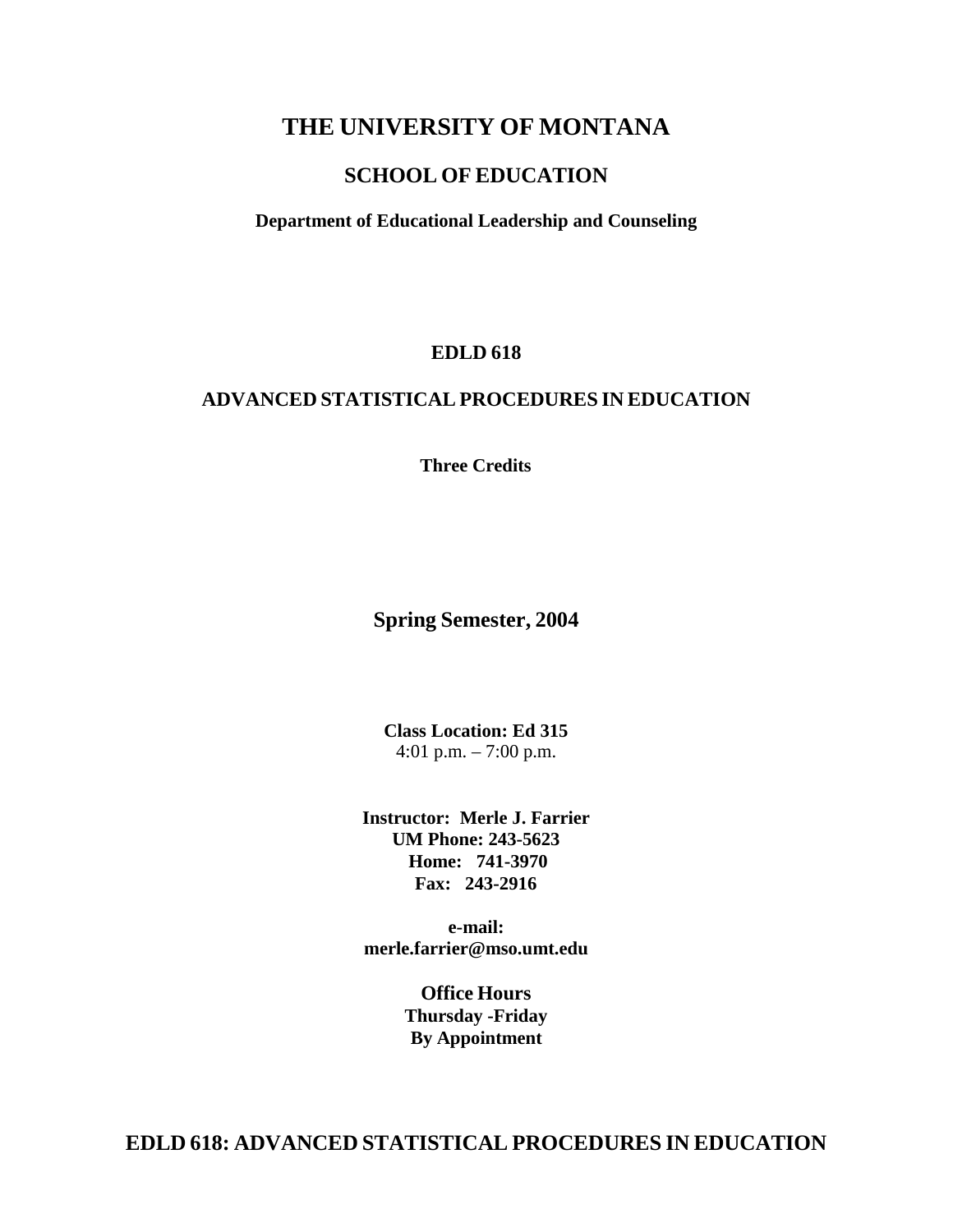# **TEXTS**

*Statistical Methods for Psychology* Fourth Edition David C. Howell / Paperback / Thomson Learning / June 2001

*Statistical Significance Testing in Contemporary Practice: Journal of ExperimentalEducation* Vol 61, Number 4, Summer 1993

# **COURSEPURPOSE**

The purpose of this course is to extend an elementary understanding of statistics in such a way as to prepare the student for the successful evaluation, design, and conduction of formal quantitative research.

# **COURSE OF OBJECTIVES**

To help the student:

- 1. understand statistical concepts and terminology,
- 2. become critical readers of research,
- 3. develop an ability to conduct action and formal research,
- 4. acquire competencies in the development and defense of an individual educational research proposal as per statistical analysis and methodology,
- 5. apply the appropriate descriptive and inferential statistics to sets of data and utilize the results in a logical way,
- 6. use computer technology to enter data, compute appropriate statistics, and print out results in a variety of formats.
- 7. utilize statistical research to contribute to the educational knowledge base.

# **COURSEOUTLINE**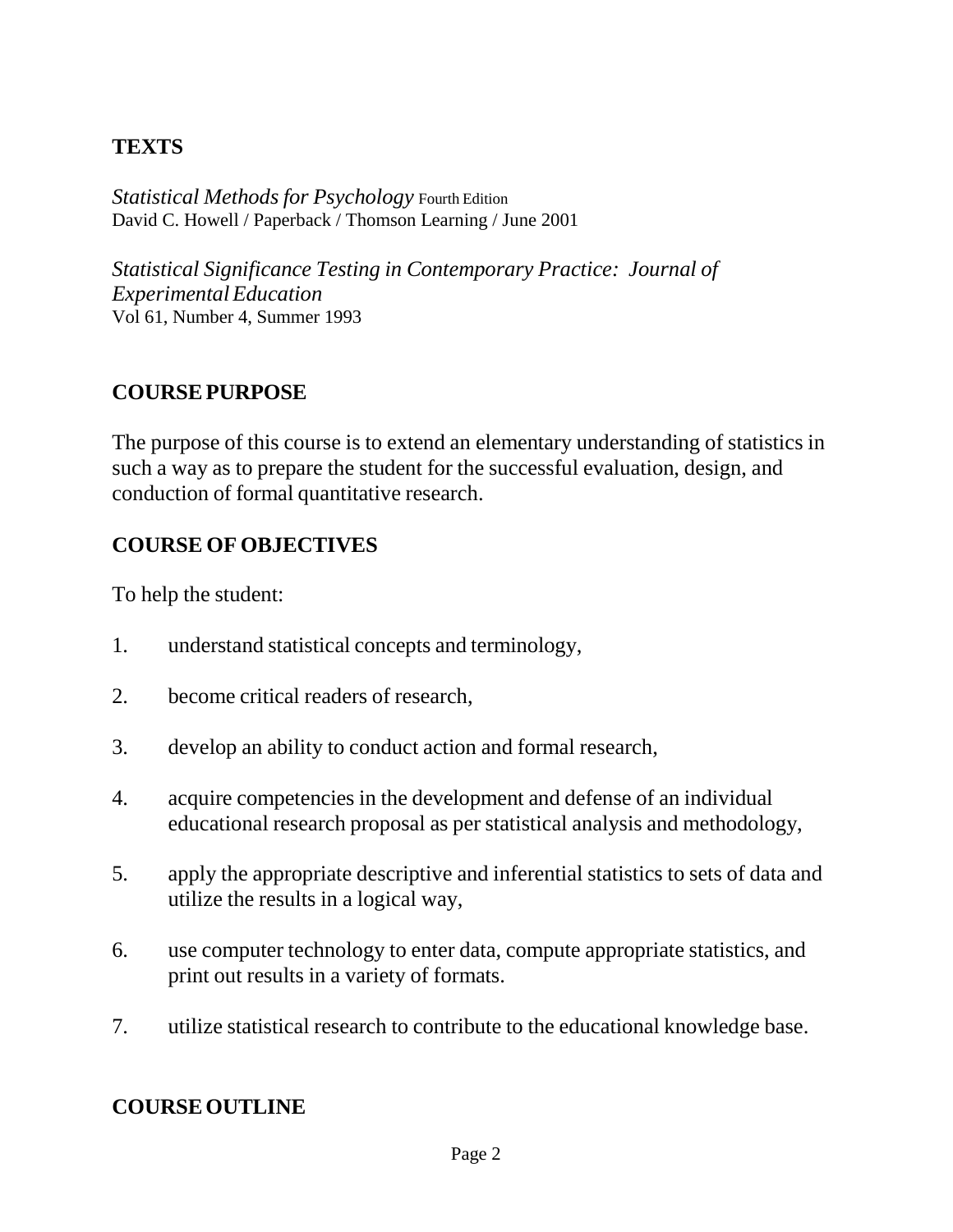# **Selected from the Following Topics:**

- 1. Review of Basic Concepts of Statistical Procedures
	- ⊄ Primary Assumptions
	- ⊄ Descriptive
	- ⊄ Inferential

# **Activities/Assignments**

Τ Students will review broad statistical considerations and assumptions about populations, samples, data, and statistical validity.

- 2) Advanced Parametric Procedures
	- ⊄ t-tests
	- ⊄ ANOVA
	- ⊄ Factorial ANOVA
	- ⊄ ANCOVA
	- $\sigma$  Multiple Regression
	- $\sigma$  DFA

# **Activities/Assignments**

Students will work on problems using computer software and give class presentations.

- 3. Advanced Non-Parametric Procedures
	- ⊄ Kruskal Wallis
	- ⊄ Mann-Whitney U
	- ⊄ Friedman two-way rank ANOVA
	- ⊄ Discriminate Function Analysis

# **Activities/Assignments**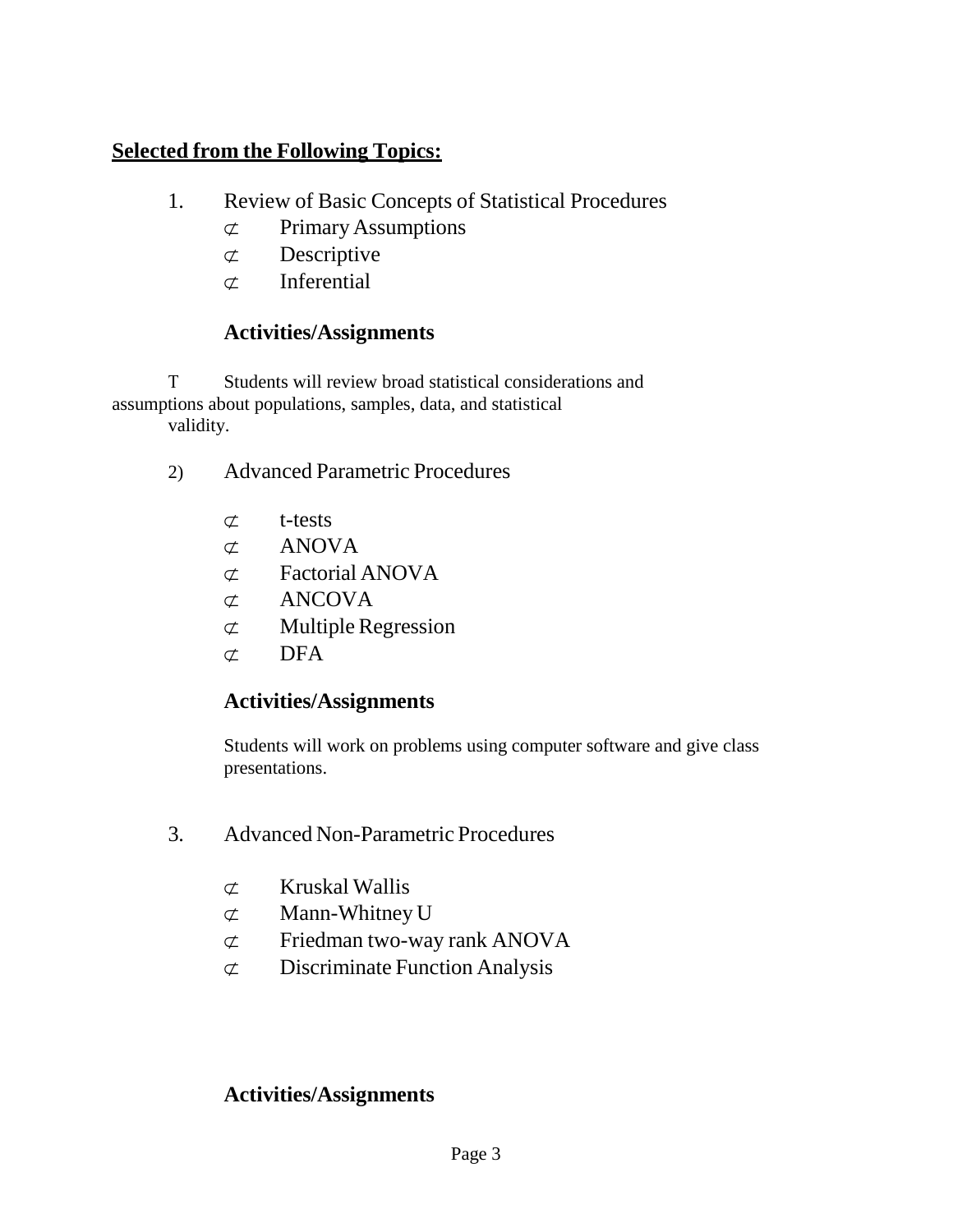Students will work on problems using computer software and give class presentations.

- 4. Application of Statistics to Research Designs
	- ⊄ Hypothesis Testing
	- ⊄ PseudoexperimentalDesigns
	- ⊄ True Research Designs
	- $\sigma$  Ouasi-experimental Designs

# **Activities/Assignments**

Students will select a research design and apply the appropriate statistical procedures. Students will analyze their research data on computer software. Students will present methodology and results to class.

5. Consideration of Critiques Regarding Contemporary Statistical Testing

# **Activities/Assignments**

Student presentations critiquing the critiques.

# **INSTRUCTIONALMETHODS**

Instructional methods will utilize "hands on" as the primary means of learning. Lectures, student presentations, cooperative learning, discussions, and individual/group research will also be employed. Computer technology will be employed at all times.

# **EVALUATIONCRITERIA**

- 1) Class participation -- 17.5% -- Students will be expected to attend all classes, interact verbally, and develop discussion beyond the level of the text and/or presentations. Attendance is essential. Please make arrangements if you must miss class.
- 2) Assignments -- 38.2% -- Students are expected to complete all assignments in a timely manner. Assignments are to be turned in reflecting very high quality of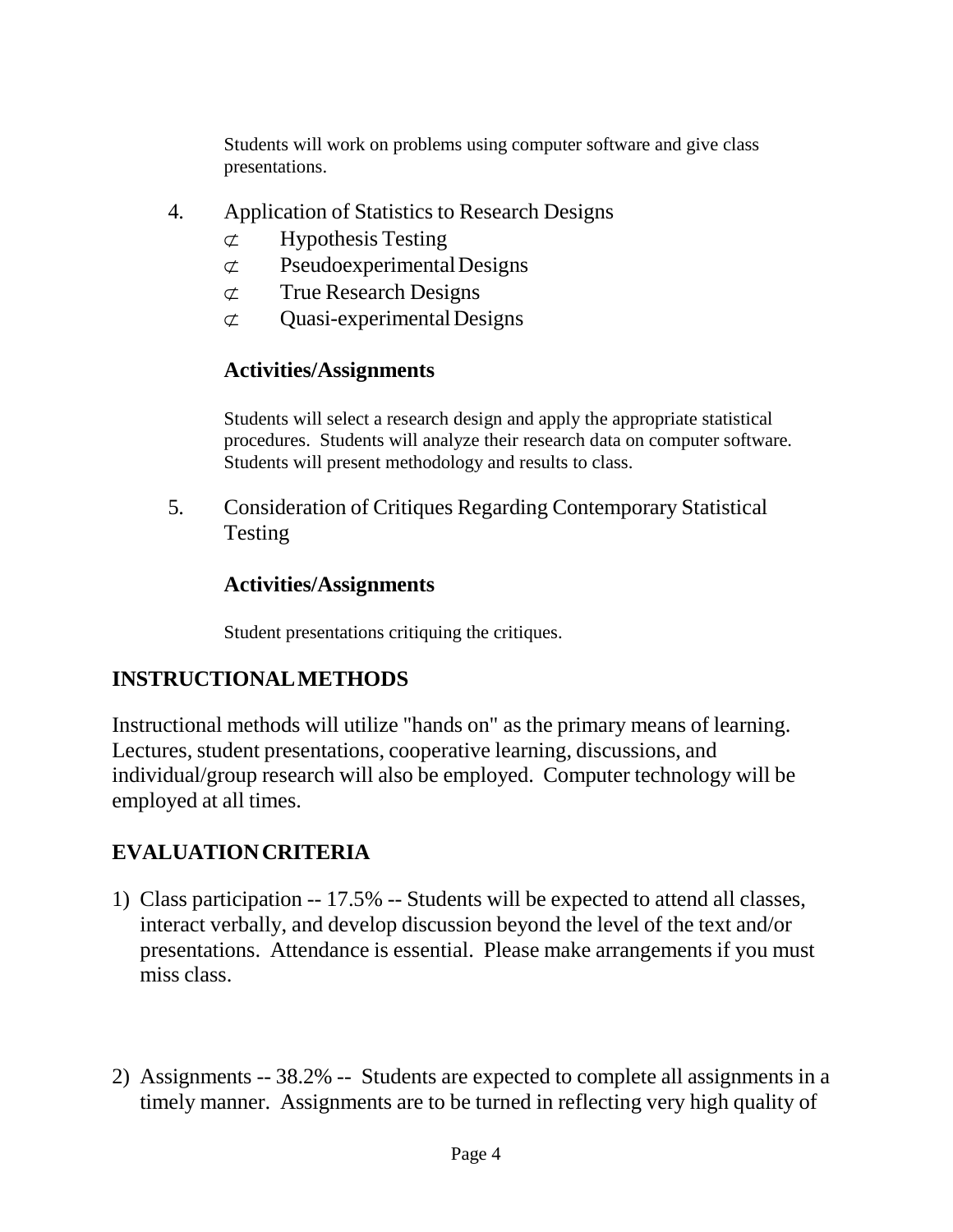thought and content. All writing assignments are to be written using APA format.

- 3) Final Examination -- 49.4% -- The final examination will consist of a take home portion as well as one during final week.
- 4) Class Attendance immeasurable Please make every effort to attend

# **Assignments:**

- 1) Complete handout assignments by the following class.
- 2) Prepare an in-class presentation based upon an article in the *Journal of Experimental Education* text or equivalent. The details of this assignment will be specified in class.
- 3) Each member of the class will individually prepare a piece of mock research. You will prepare a shortened Chapter 1, and Chapter 2, a complete Chapter 3, report the findings in Chapter 4 and form a conclusion in Chapter 5. This research may or may not be consistent with any other research you are conducting. The data may be dummy data. Time permitting, students will defend the methodology to the class.
- 4) The final examination will be held in class on the final class session. There also may be a take home final exam given to you prior to the end of the semester.

# **IMPORTANTNOTICE**

Students may work together or independently on assignments. However, all work turned in must be original. Assignments that are duplicates or, in my judgement, clones, will be returned without credit or grade. No work may be plagiarized. If you are quoting another source, you must cite the source.

You are strongly urged to have all work completed by the end of the semester. If, **for good cause**, you are unable to have all work completed an I or N may be assigned and you will have up to two additional weeks to complete the assignments.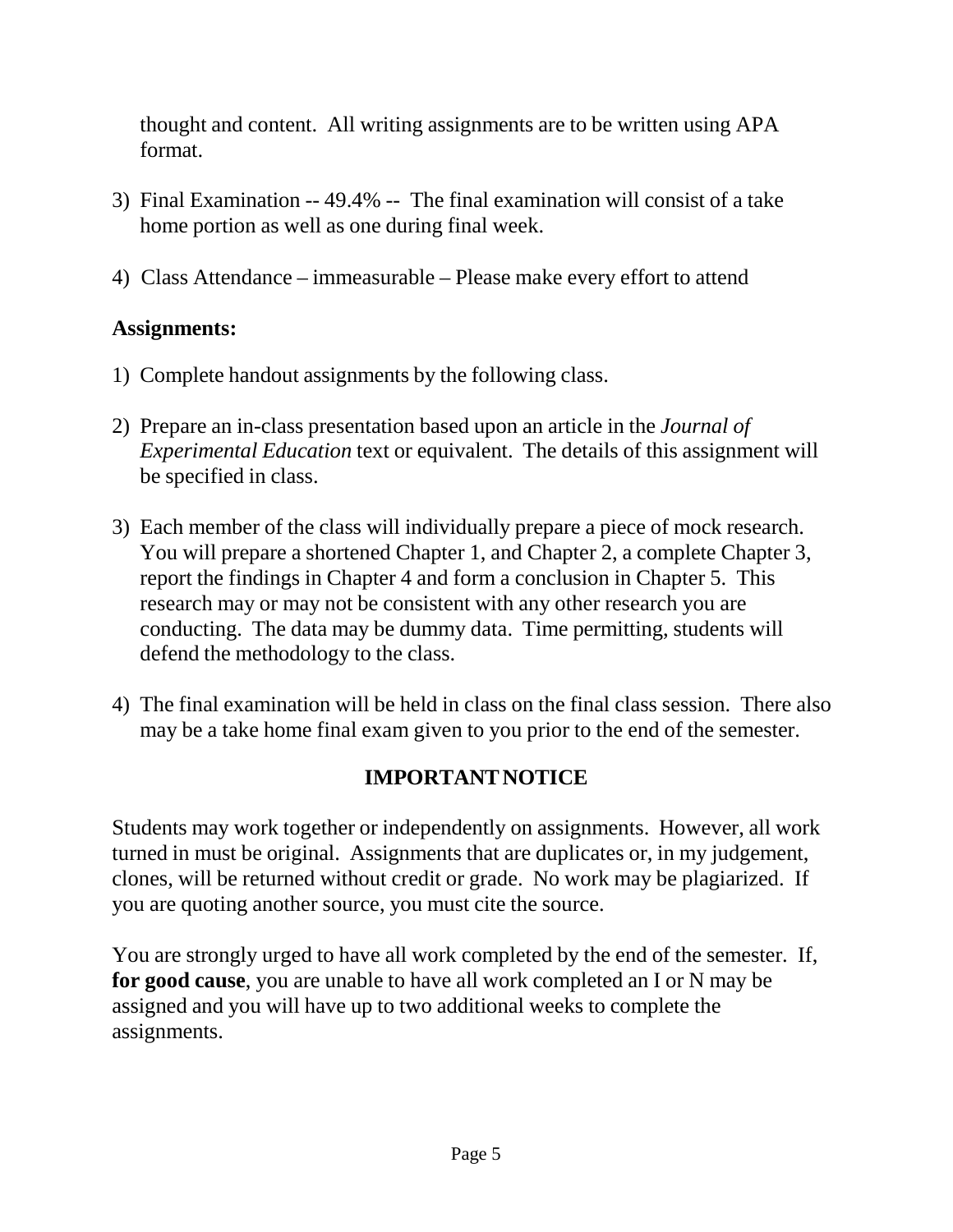# **PROFESSIONAL STANDARDS FOR STUDENT PERFORMANCE**

Graduate students in the Department of Educational Leadership at The University of Montana are expected to:

- ➢ Demonstrate professional vision in the practice of educational administration
- ➢ Accept responsibility and accountability for class assignments in their role as members of the class
- ➢ Demonstrate growth during the period of their graduate career
- ➢ Demonstrate good decision making and an awareness of organizational issues from a variety of perspectives
- ➢ Demonstrate imagination and originality in the discussion of educational leadership issues
- ➢ Understand the relationship between theory and practice and the value of reflective leadership
- ➢ Demonstrate a moral, humanistic, ethical and caring attitude toward others
- ➢ Demonstrate an ability to build trust and positive relationships with others
- ➢ Demonstrate a tolerance for diversity and a warm acceptance of others regardless of their backgrounds or opinions
- ➢ Demonstrate emotional stability and an ability to work well with other members of the class, including the instructor
- ➢ Demonstrate an ability to express himself/herself well in speech and writing, and
- ➢ Demonstrate mastery of fundamental knowledge of course content and an understanding of its application

**FAILURE TO DEMONSTRATE THE AFOREMENTIONED QUALITIES ON A CONSISTENT BASIS MAY RESULT IN REMOVAL FROM CLASSES AND/OR THE EDUCATIONAL LEADERSHIP PROGRAM**.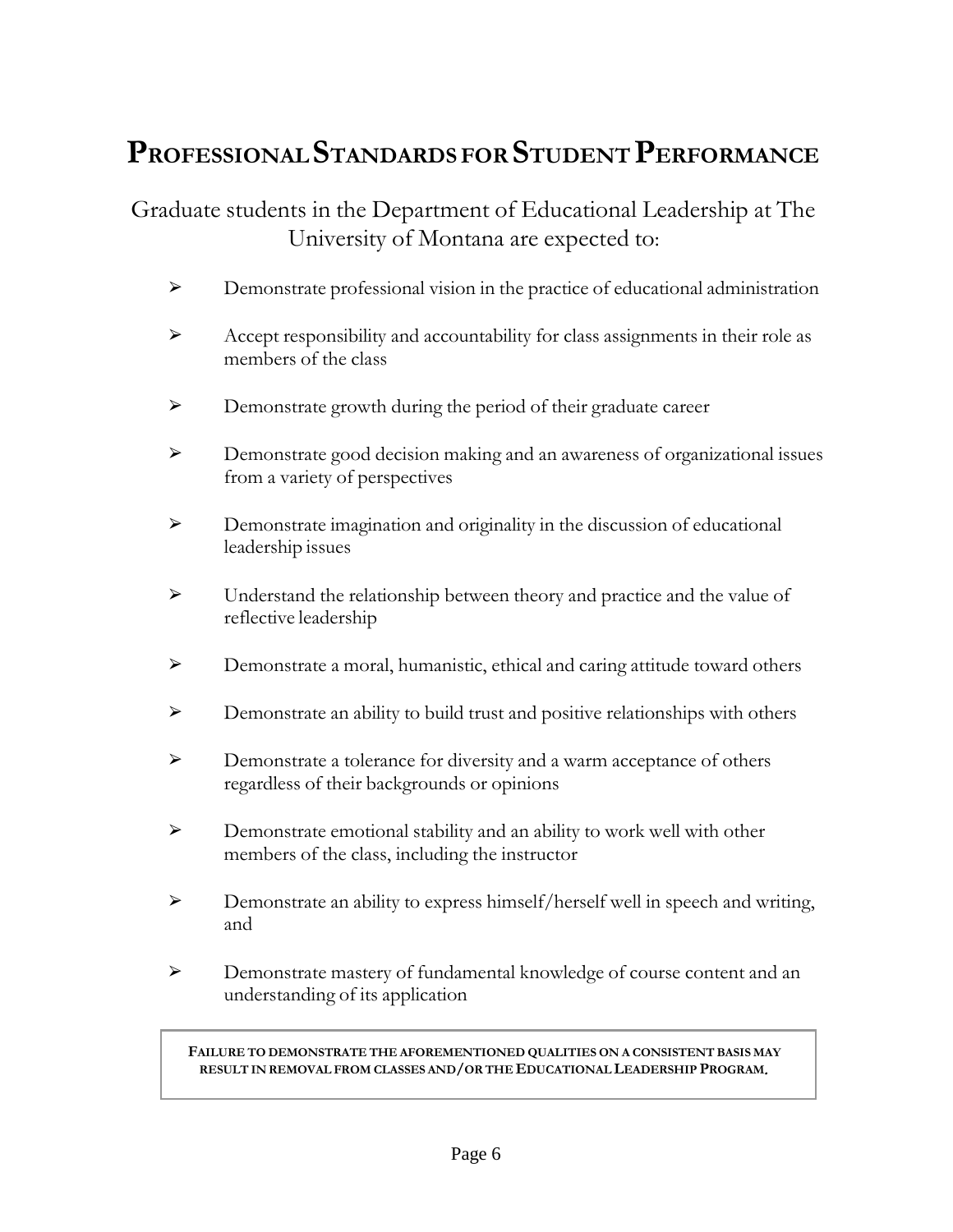### **REFERENCES**

Borg, W. R. & Gall, M. D. (1988). Educational research. Longman.

Huck, S. W. (1974). Reading statistics and research. Harper and Row.

Kazmier, L. J. (1988). Business statistics. McGraw Hill.

Keppel, G. & Zedeck, S. (1989). Data analysis for research design. Freeman and Company.

Moore, D. S. & McCabe, G. P. (1991). Introduction to the practice of statistics. Freeman and Company.

# **Software**

Utilized in the Course

Excel 2000 GB-STAT 8.0 (2000)

> 26-Jan 2-Feb 9-Feb 16-Feb Presidents' Day 23-Feb 1-Mar 8-Mar 15-Mar 22-Mar 29-Mar Spring Break 5-Apr 12-Apr 19-Apr 26-Apr 3-May 10-May Finals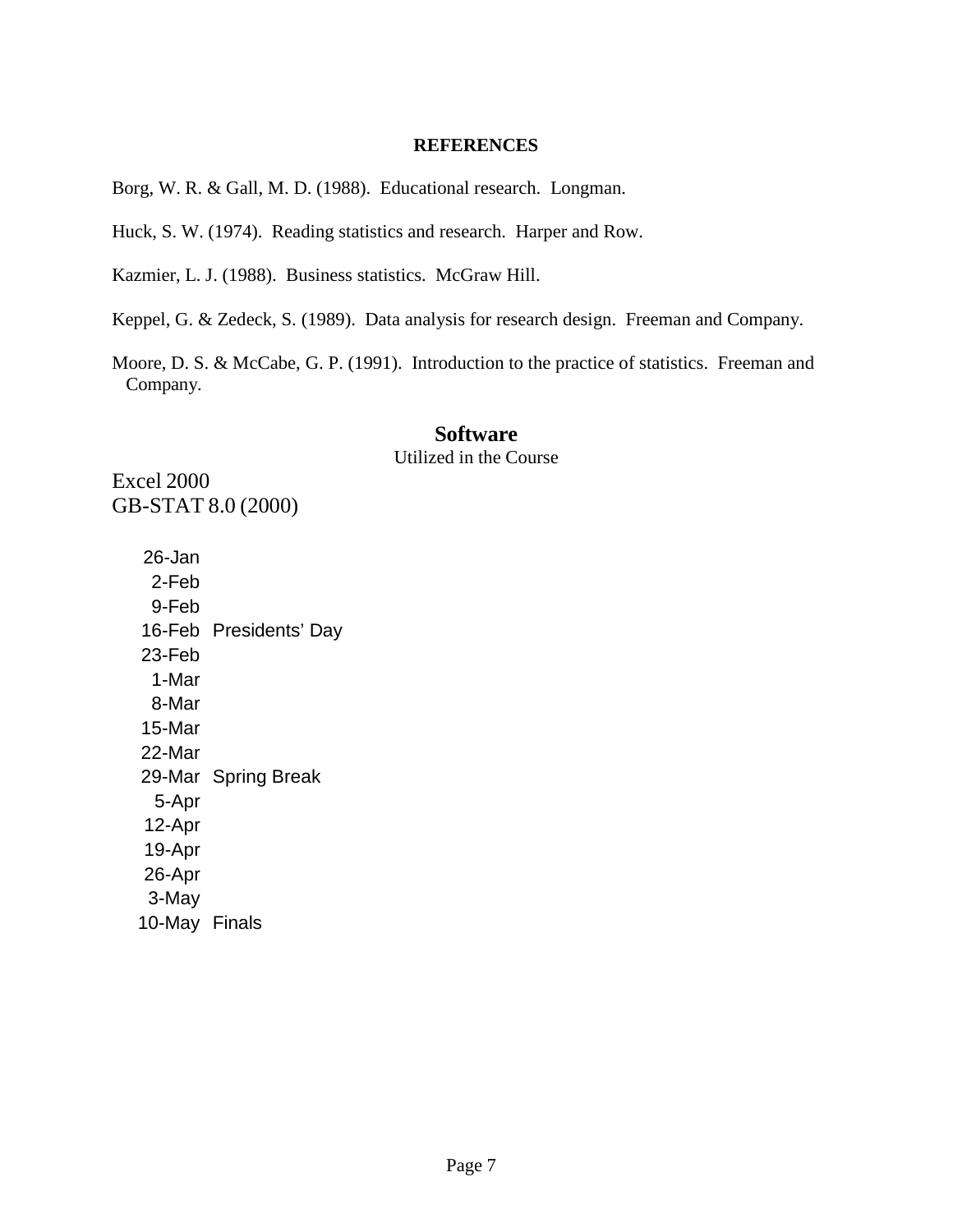# **Class Schedule Spring Semester, 2004**

## January 24

Overview of class Consideration of Student/Class Assignments Review of Basic Stats

# February 2

Complete specific assignments for semester and dates of presentations Review of Basic Stats B Univariate Procedures Carver C A Look at Significance Testing

# February 9

Correlations/Regressions

# February 16

No Class… President's day

February 23

Multiple Regression

March 1

DFA/Logistical Regression

# March 8

ANOVAs Class Presentations from *The Journal of Experimental Education*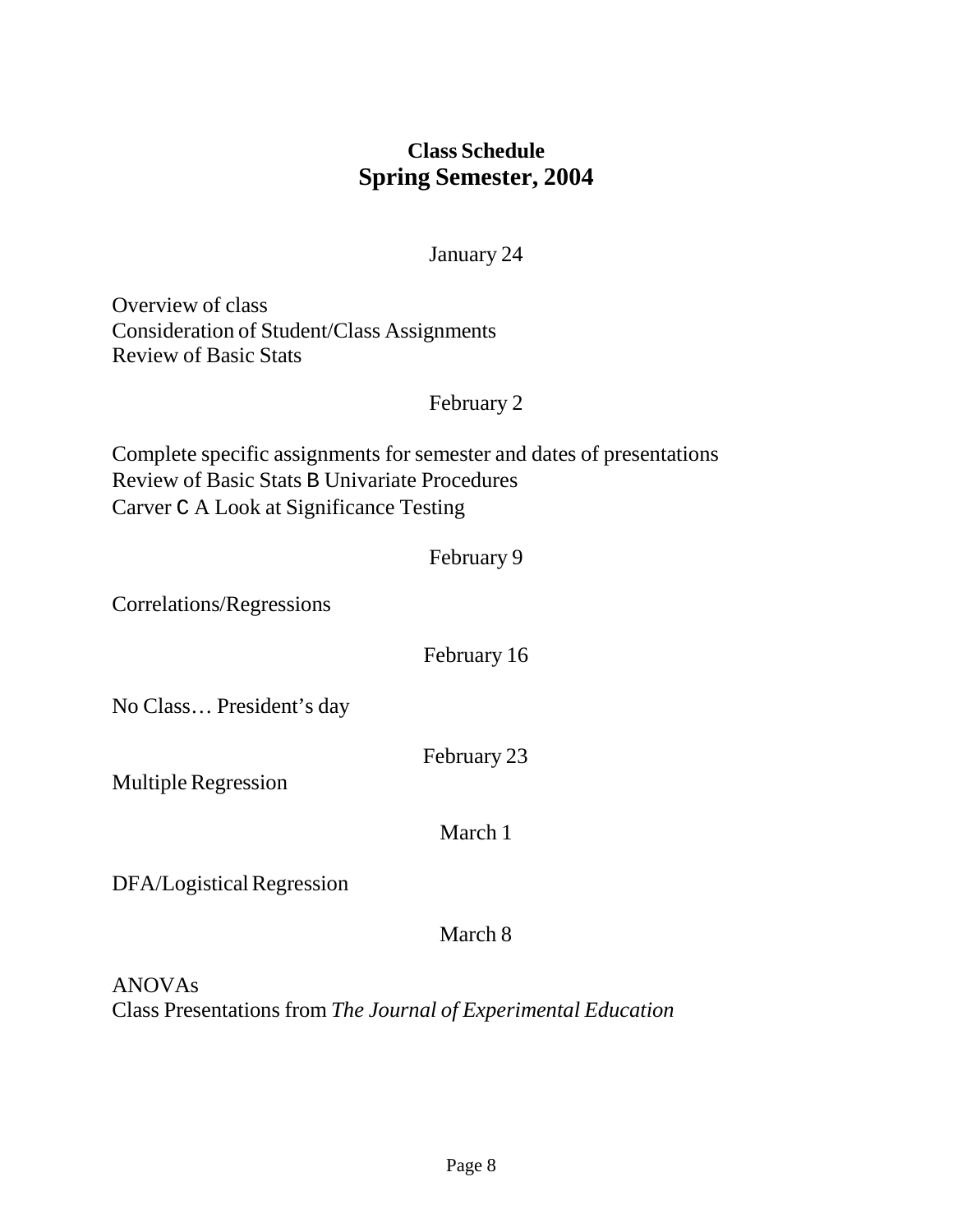# **Class Schedule Spring Semester, 2004**

# March 15

Factorial ANOVAs Class Presentations from *The Journal of Experimental Education*

# March 29

**Spring Break -- No Class** ®

March 22

Non parametric procedures for Likert Scales Class Presentations from *The Journal of Experimental Education*

# April 5

Wilcoxon Matched Pairs Mann-Whitney U Class Presentations from *The Journal of Experimental Education*

# April 12

Kruskal Wallis Friedman ANOVA Class Presentations from *The Journal of Experimental Education*

# April 19

Research Designs Student defense of methodology

# April 26

Multivariate Analysis B Elimination of Test-wise Error Student defense of methodology

# **Class Schedule Spring Semester, 2004**